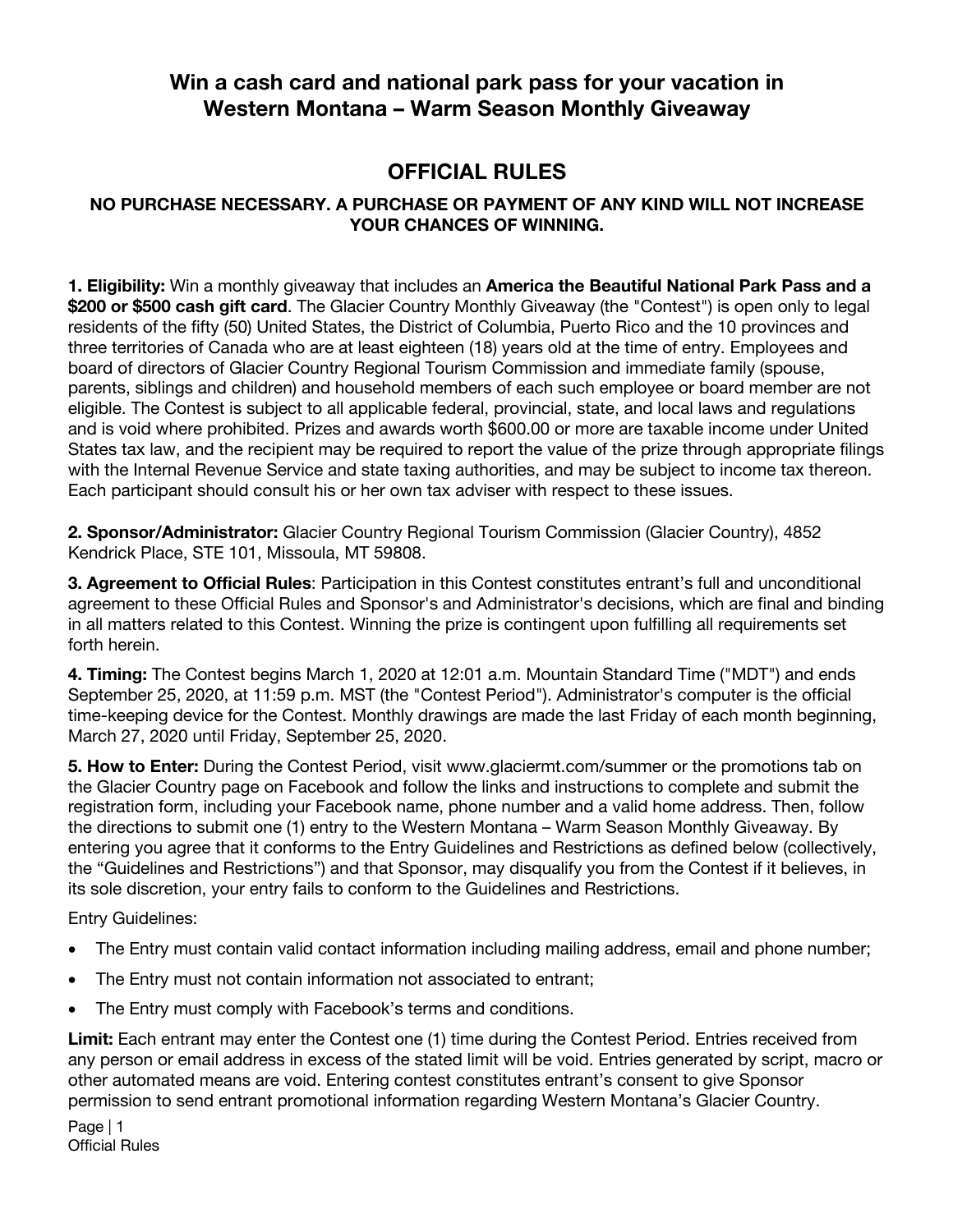Entrants contact information will kept for the exclusive use of Glacier Country will not be shared with third party partners or vendors unless entrant "opts in" for additional information from trusted travel partners.

In the event of a dispute regarding any Entry, the authorized account holder of the email address used to register will be deemed to be the Entrant. The "authorized account holder" is the natural person assigned an email address by an Internet access provider, online service provider or other organization responsible for assigning email addresses for the domain associated with the submitted address. The potential winner may be required to show proof of being the authorized account holder.

**6. Winner Determination:** Each month of the Contest Period, a winner will be selected at random from all eligible entries.

**7. Winner Requirements**: Potential winner will be notified by email, mail or phone on or around the last Friday of the month during the Contest period beginning March 27, 2020. Except where prohibited, the potential winner (parent/legal guardian if a winner is a minor in his/her place of residence) may be required to sign and return a Declaration of Compliance, Liability and Publicity Release, which must be received by Administrator within five business days (5) days of the date notice or attempted notice is sent, in order to claim the prize. If a potential winner cannot be contacted, fails to sign and return the Declaration of Compliance, Liability and Publicity Release within the required time period, does not comply with these Official Rules, or prize is returned as undeliverable, potential winner forfeits the prize. If a potential winner is disqualified for any reason, the prize may be awarded to a runner-up selected at random from all eligible entries. Only three (3) alternate winners may be determined, after which the prize will remain un-awarded.

Acceptance of the prize shall constitute and signify winner's agreement and consent that Sponsor and its designees may use the winner's name, city, state, likeness, Entry and/or prize information in connection with the Contest for promotional, advertising or other purposes, worldwide, in any and all media now known or hereafter devised, including the Internet, without limitation and without further payment, notification, permission or other consideration, except where prohibited by law. Sponsor shall not incur any liability whatsoever to the extent Sponsor chooses to refrain from any exploitation of its rights hereunder. The winner will indemnify Sponsor, Released Parties (as defined in Section 9, below) and any licensee of Sponsor against all claims, damages, liabilities and expenses (including reasonable counsel fees and legal expenses) arising out of any breach of these terms.

**8. Prize:** SEVEN (7) MONTHLY PRIZES: See Contest page for prize awards. Approximate Monthly Prize Retail Value: \$280 - \$580; Actual Monthly Retail Value: \$280 - \$580. Winner will not receive difference between actual and approximate retail value. Terms and conditions of gift card and national park pass apply. Prize is non-transferable and no substitution will be made except as provided herein at the Sponsor's sole discretion. Sponsor reserves the right to substitute the prize for one of equal or greater value if the designated prize should become unavailable for any reason. Winner is responsible for all taxes and fees associated with prize receipt and/or use. Winner shall not be an agent or employee of Sponsor and is not entitled to any compensation in association with this contest.

**9. Release:** By receipt of any prize, winner agrees to release and hold harmless the Sponsor, Facebook, Inc., Administrator and their respective subsidiaries, affiliates, suppliers, distributors, advertising/promotion agencies, and prize suppliers, and each of their respective parent companies and each such company's officers, directors, employees and agents (collectively, the "Released Parties") from and against any claim or cause of action, including, but not limited to, personal injury, death, or damage to or loss of property, arising out of participation in the Contest or receipt or use or misuse of any prize.

**10. General Conditions:** Sponsor reserves the right to cancel, suspend and/or modify the Contest, or any part of it, if any fraud, technical failures or any other factor impairs the integrity or proper functioning of the Contest, as determined by Sponsor in its sole discretion.

If terminated, Sponsor may, in its sole discretion, determine the winners from among all non-suspect, eligible entries received up to time of such action using the judging procedure outlined above. Sponsor, in

Page | 2 Official Rules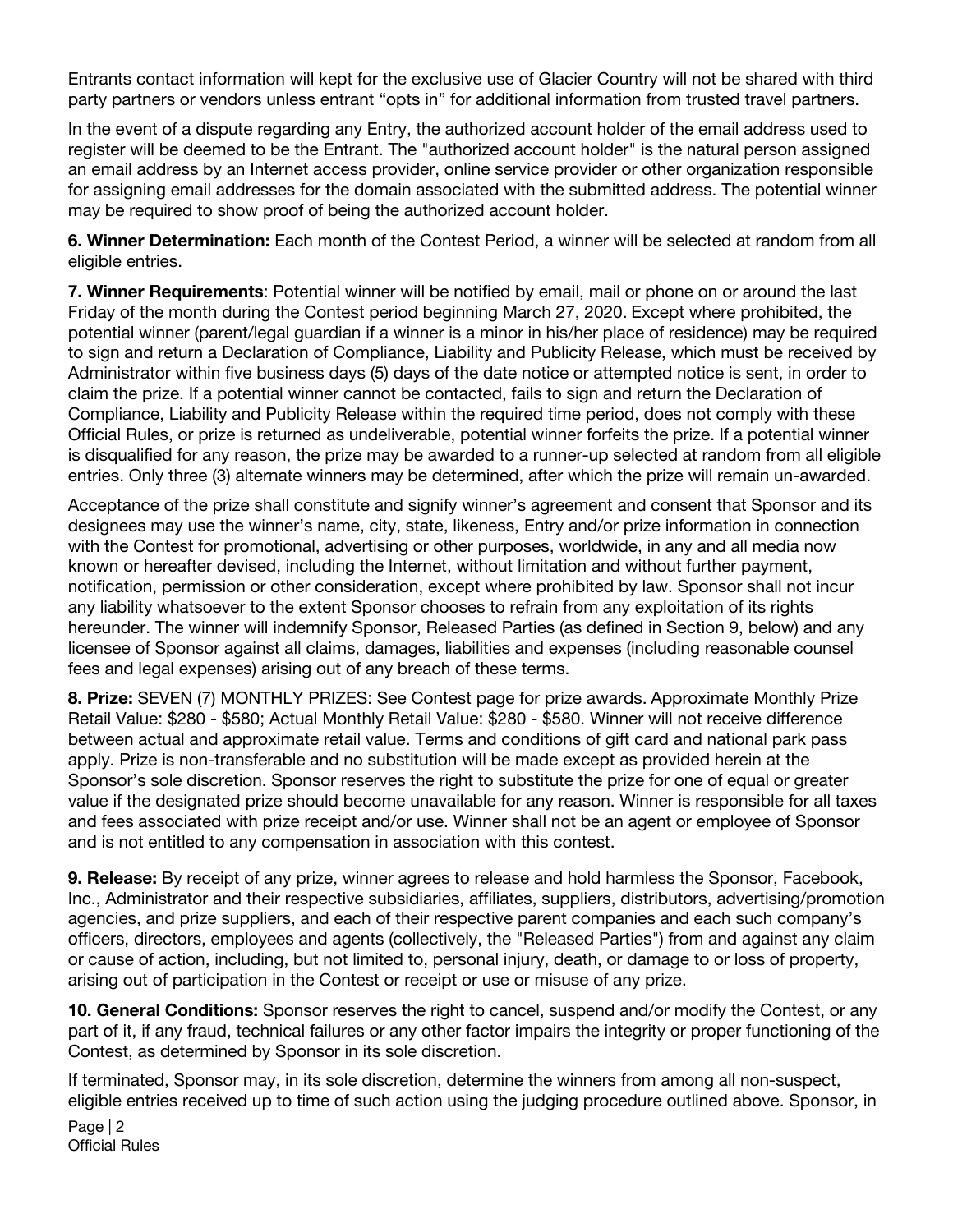its sole discretion, reserves the right to disqualify any individual it finds to be tampering with the Entry process or the operation of the Contest or to be acting in violation of the Official Rules of this or any other promotion or in an unsportsmanlike or disruptive manner and void all associated entries. Any attempt by any person to deliberately undermine the legitimate operation of the Contest may be a violation of criminal and civil law, and, should such an attempt be made, Sponsor reserves the right to seek damages and other remedies (including attorneys' fees) from any such person to the fullest extent permitted by law. Sponsor's failure to enforce any term of these Official Rules shall not constitute a waiver of that provision.

**11. Limitations of Liability:** Released Parties are not responsible for: (1) any incorrect or inaccurate information, whether caused by entrant, printing, typographical or other errors or by any of the equipment or programming associated with the Contest; (2) technical failures of any kind, including, but not limited to malfunctions, interruptions, or disconnections in phone lines or network hardware or software; (3) unauthorized human intervention in any part of the Entry process or the Contest; (4) printing, typographical, technical, computer, network or human error which may occur in the administration of the Contest, the uploading, the processing Entries, the announcement of the prizes or in any Contest-related materials; (5) late, lost, undeliverable, damaged or stolen mail; or (6) any injury or damage to persons or property which may be caused, directly or indirectly, in whole or in part, from entrant's participation in the Contest or receipt or use or misuse of any prize (including any travel/activity related thereto). Released Parties are not responsible for misdirected or undeliverable Entries or for any technical problems, malfunctions of computer systems, servers, providers, hardware/software, lost or unavailable network connections or failed, incomplete, garbled or delayed computer transmission or any combination thereof. Released Parties are not responsible for any unauthorized third-party use of any Entry.

**12. Disputes:** Except where prohibited, entrant agrees that: (1) any and all disputes, claims and causes of action arising out of or connected with this Contest or any prize awarded shall be resolved individually, without resort to any form of class action, and exclusively by the United States District Court or the Montana Fourth Judicial District Court, Missoula County, District Court; (2) any and all claims, judgments and awards shall be limited to actual out-of-pocket costs incurred, including costs associated with entering this Contest, but in no event attorneys' fees; and (3) under no circumstances will entrant be permitted to obtain awards for, and entrant hereby waives all rights to claim, indirect, punitive, incidental and consequential damages and any other damages, other than for actual out-of-pocket expenses, and any and all rights to have damages multiplied or otherwise increased. All issues and questions concerning the construction, validity, interpretation and enforceability of these Official Rules, or the rights and obligations of the entrant and Sponsor in connection with the Contest, shall be governed by, and construed in accordance with, the laws of the State of Montana without giving effect to any choice of law or conflict of law rules (whether of the State of Montana or any other jurisdiction), which would cause the application of the laws of any jurisdiction other than the State of Montana.

**13. Entrant's Personal Information:** Information collected from entrant is subject to Glacier Country Regional Tourism Commission Privacy Policy http://www.glaciermt.com/privacy-policy.php

**14. Winner List:** For a winner list, visit http: www.glaciermt.com/contest.

This Promotion is in no way sponsored, endorsed or administered by, or associated with, Facebook or Twitter.

© 2020 Glacier Country Regional Tourism Commission. All rights reserved.

Glacier Country Regional Tourism Commission 4852 Kendrick Place, STE 101 Missoula, MT 59808 406.532.3234 – Office 406.532.3236 – Fax